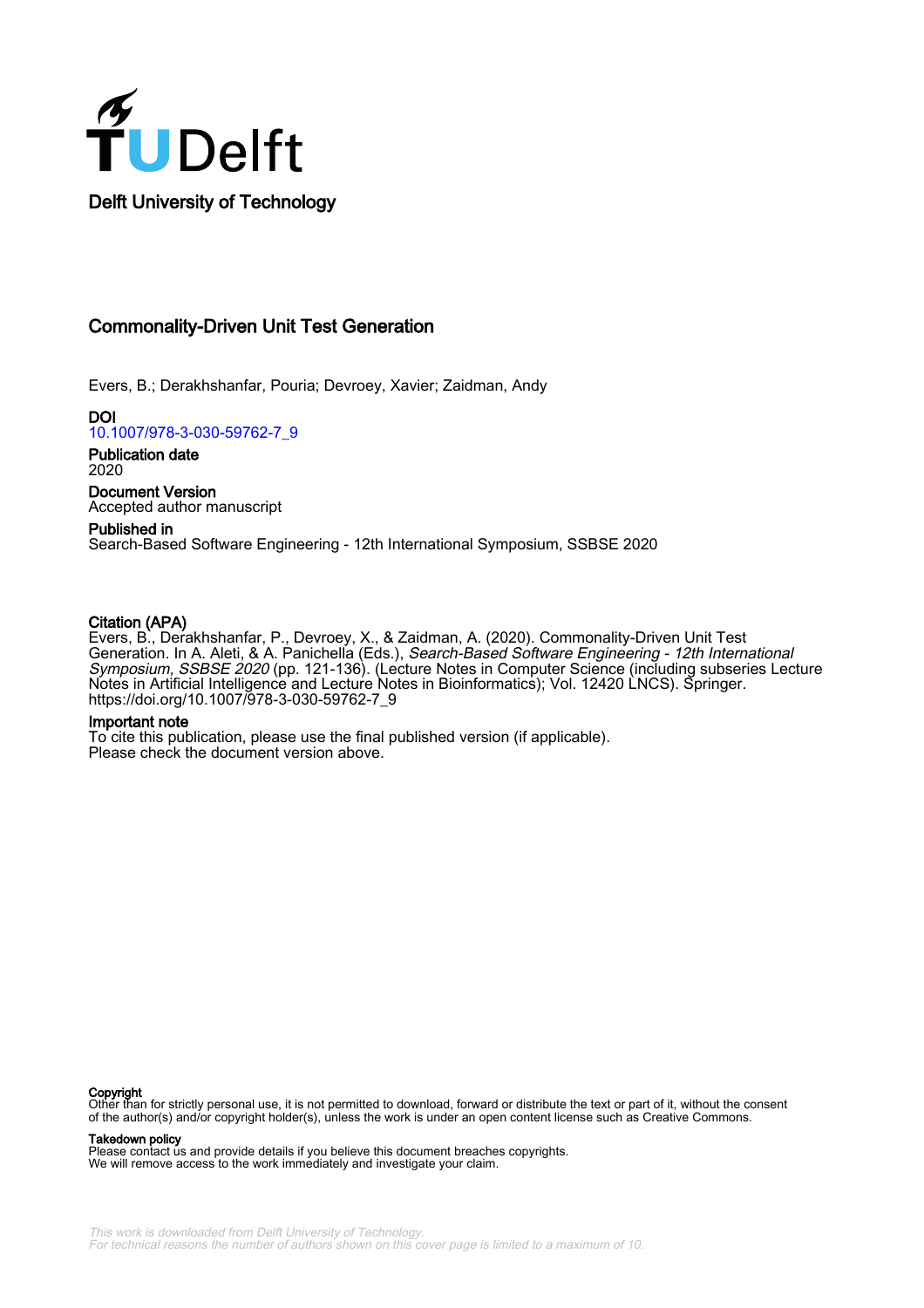# Commonality-Driven Unit Test Generation

Björn Evers, Pouria Derakhshanfar<sup>[0000–0003–3549–9019]</sup>, Xavier Devroey[0000−0002−0831−7606], and Andy Zaidman[0000−0003−2413−3935]

Delft University of Technology, Delft, The Netherlands b.evers@student.tudelft.nl, p.derakhshanfar@tudelft.nl, x.d.m.devroey@tudelft.nl, a.e.zaidman@tudelft.nl

Abstract. Various search-based test generation techniques have been proposed to automate the generation of unit tests fulfilling different criteria (e.g., line coverage, branch coverage, mutation score, etc.). Despite several advances made over the years, search-based unit test generation still suffers from a lack of guidance due to the limited amount of information available in the source code that, for instance, hampers the generation of complex objects. Previous studies introduced many strategies to address this issue, e.g., dynamic symbolic execution or seeding, but do not take the internal execution of the methods into account. In this paper, we introduce a novel secondary objective called commonality score, measuring how close the execution path of a test case is from reproducing a common or uncommon execution pattern observed during the operation of the software. To assess the commonality score, we implemented it in EVOSUITE and evaluated its application on 150 classes from JABREF, an open-source software for managing bibliography references. Our results are mixed. Our approach leads to test cases that indeed follow common or uncommon execution patterns. However, if the commonality score can have a positive impact on the structural coverage and mutation score of the generated test suites, it can also be detrimental in some cases.

Keywords: search-based software testing · automated unit testing · common paths coverage · secondary objective

# 1 Introduction

Search-based test case generation enables the automated generation of test cases according to predefined criteria. Among the different approaches, white-box search-based test case generation [13, 15, 29] relies on evolutionary algorithms to generate test cases from source code and maximize structural coverage [15, 29] or mutation score [16]. Previous research has shown that automatically generated tests are effective for coverage and fault finding [3,23,28], can also find real faults [2], and are useful for debugging [5].

Despite several advances, search-based unit test generation still faces many challenges. Among those are (i) the crafting of complex objects and values used during test generation [2], and (ii) the indirect coverage of encapsulated elements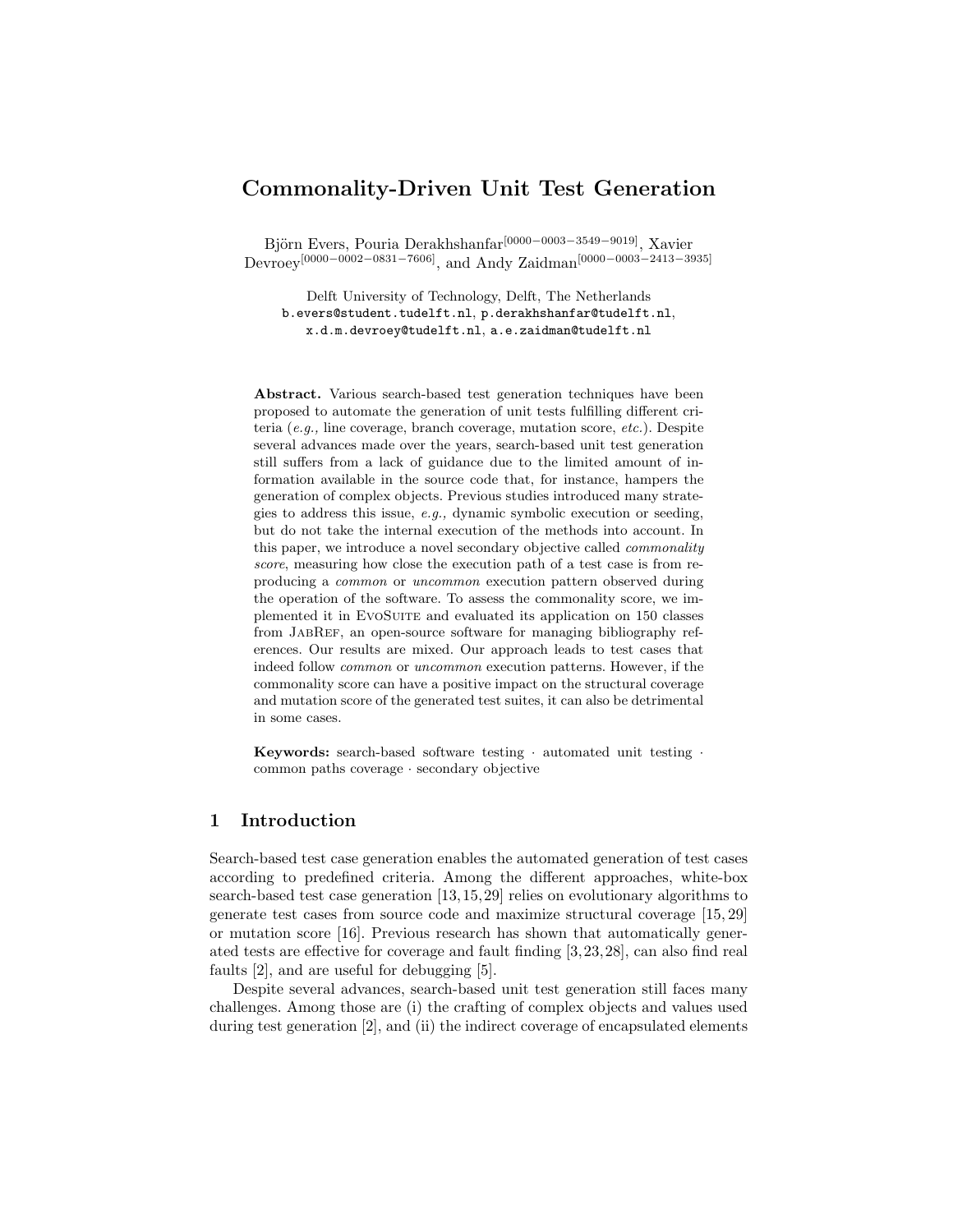(e.g., private methods and class attributes) through the invocation of specific paths in public methods [32]. Various approaches address those challenges by relying on dynamic symbolic execution to generate complex objects and values using constraint solvers [18,19,21,24]; seeding to identify objects and values from the application source and test code that are later reused during the search [31]; or class usages, learned from static analysis of the source code [8,17] and dynamic execution of the existing tests [8], and used to generate realistic objects.

However, if complex objects and values can indeed lead to an improvement in the coverage, it does not always succeed in covering all the elements of a class under test. For instance, if the indirect coverage of a private method requires specific executions paths in a public method, the current fitness functions will not be able to provide sufficient guidance to the search process [32].

In this paper, we hypothesize that common and uncommon execution paths, observed during the actual operation of the system, can lead to better guidance of the search process, and hence, better coverage. Complementing previous work on seeding [31], which is aimed at triggering different execution paths in the methods under test, we consider the commonality of those execution paths. For that, we approximate commonality using weights for the different code blocks, and define a secondary objective called the commonality score, denoting how close an execution path is from common or uncommon executions of the software.

We implemented the commonality score in EVOSUITE [13] and evaluated it on 150 classes from JabRef, an open-source bibliography reference manager, for common and uncommon behaviors. We compare the commonality score (RQ.1), the structural coverage  $(RQ.2)$ , and the fault-finding capabilities  $(RQ.3)$  of the thus generated tests to tests generated by the standard EvoSuite implementation. Our results are mixed but show that this secondary objective significantly improves the number of covered common paths in 32.6% of the classes. Although the average structural coverage remains stable, the commonality score significantly improves the line (resp. branch) coverage in three (resp. four) classes, but also negatively impacts the coverage for eight (resp. nine) classes. Finally, the commonality score impacts the number of killed mutants for 22 classes (11 positively and 11 negatively). Our implementation is openly available at https://github.com/STAMP-project/evosuite-ramp, and the replication package of our evaluation and data analysis have been uploaded to Zenodo [11, 12].

### 2 Background and related work

#### 2.1 Search-based unit test generation

Search-based unit test generation has been extensively investigated by prior studies [13, 15, 29]. These studies have confirmed that it achieves a high level of coverage [15,29], detects faults in real-world applications [2,16], and reduces the debugging costs [30]. Most search-based unit test generation approaches abstract the source code of a method to a control flow graph:

Definition 1 (Control Flow Graph (CFG) [1]). A control flow graph for a method m is a directed graph  $G = (B, E)$ , where B is the set of basic blocks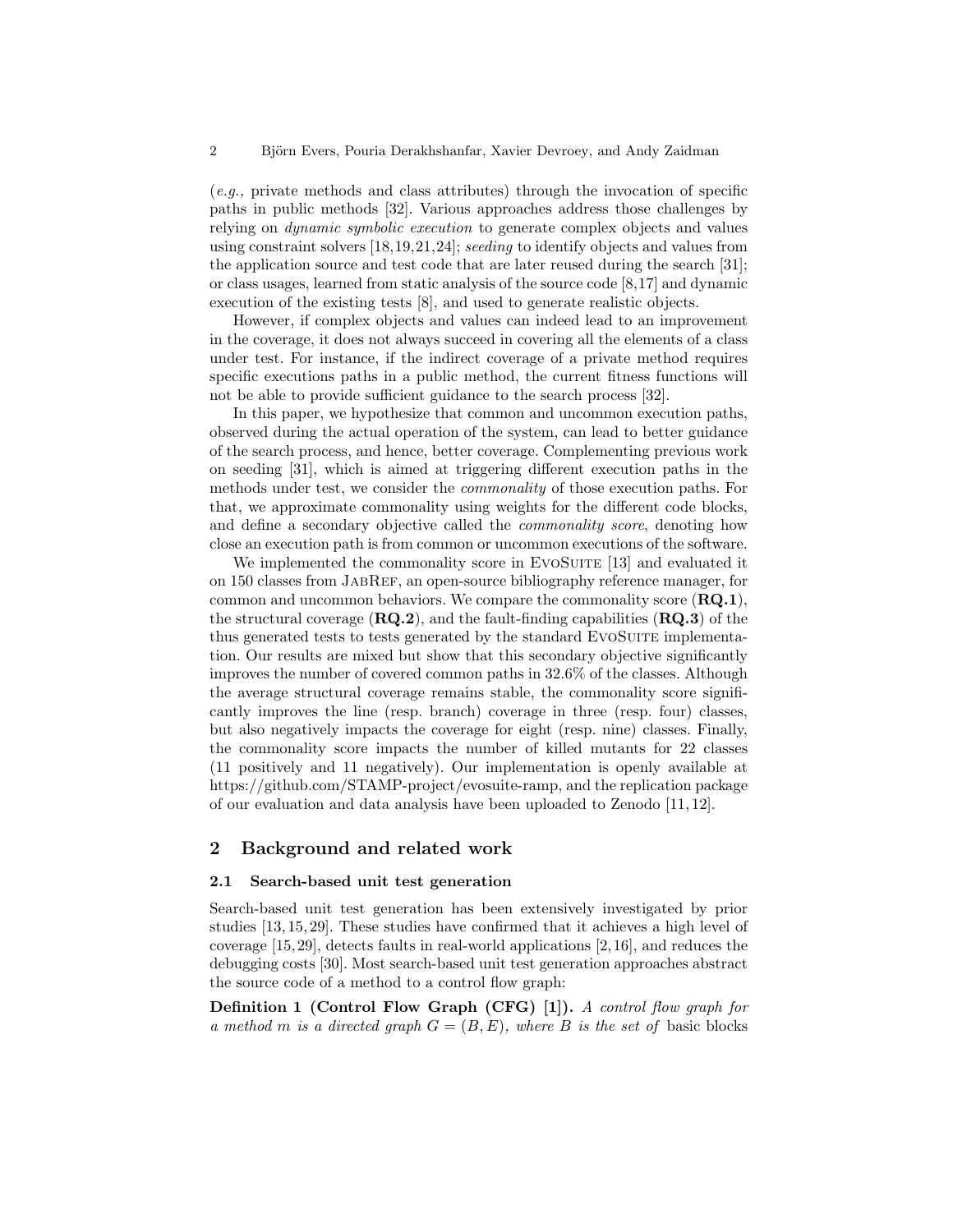(i.e., sequences of statements that do not have any branch before the last statement), E is the set of control flow edges connecting the basic blocks.

For instance, for the method with the pseudo-code presented in Figure  $1(a)$ , the corresponding CFG for this method is depicted in Figure 1(b).

Search-based software unit test generation approaches use meta-heuristics to evolve a set of test cases. These techniques start with generating an initial population of randomly produced test cases. The fitness of each individual in the population is evaluated using a fitness function, which is usually defined according to the coverage in the CFGs of the target class. Next, a subset of the fittest individuals is selected for evolution and leads to the generation of a new population. The evolving process contains three steps: (i) *crossover*, which randomly mixes two selected individuals to generate new offspring; (ii) *mutation*, which randomly changes, adds, or removes a statement in an individual; and (iii) insertion, which reinserts the modified individuals into the population for the next iteration of the algorithm. This process continues until either satisfactory individuals are found, or the time budget allocated for the search is consumed. Among the different approaches, EVOSUITE [13] uses genetic algorithms to evolve Java test suites in order to cover a class under test.

MOSA [27] and DynaMOSA [29] are two new many-objectives genetic algorithms proposed for unit test generation. These algorithms consider test cases as individuals and incorporate separate fitness functions for separate coverage goals (e.g., covering each branch in the CFGs will be an independent search objective). They use non-dominated fronts to generate test cases in the direction of multiple coverage goals in parallel, and thereby generate tests aiming to cover specific goals, while not letting the test generation be trapped for covering a single goal. Panichella et al. [27] show that MOSA outperforms the original EvoSuite approach in terms of structural coverage and mutation score.

In this paper, we use MOSA to automatically generate test cases according to the collected logs during the production phase. Future work includes the evaluation of our approach with other multi and many-objectives algorithms, like DynaMOSA.

#### 2.2 Usage-based test generation

The majority of search-based test generation techniques aim to achieve high coverage for various metrics  $(e.g.,\$  line coverage, branch coverage, or more recently mutation coverage). Despite their considerable achievements, they do not consider the execution patterns observed in production use for automatic generation of unit tests. Hence, Wang et al. [37] investigated how developer-written tests and automatically generated tests represent typical execution patterns in production. Their study confirms that these tests are not a proper representation of real-world execution patterns.

The behavior of actual users may reveal faults, which are not detected by the existing test cases. For instance, a piece of code in the software under test that is not often used in practice may be left relatively untested because it is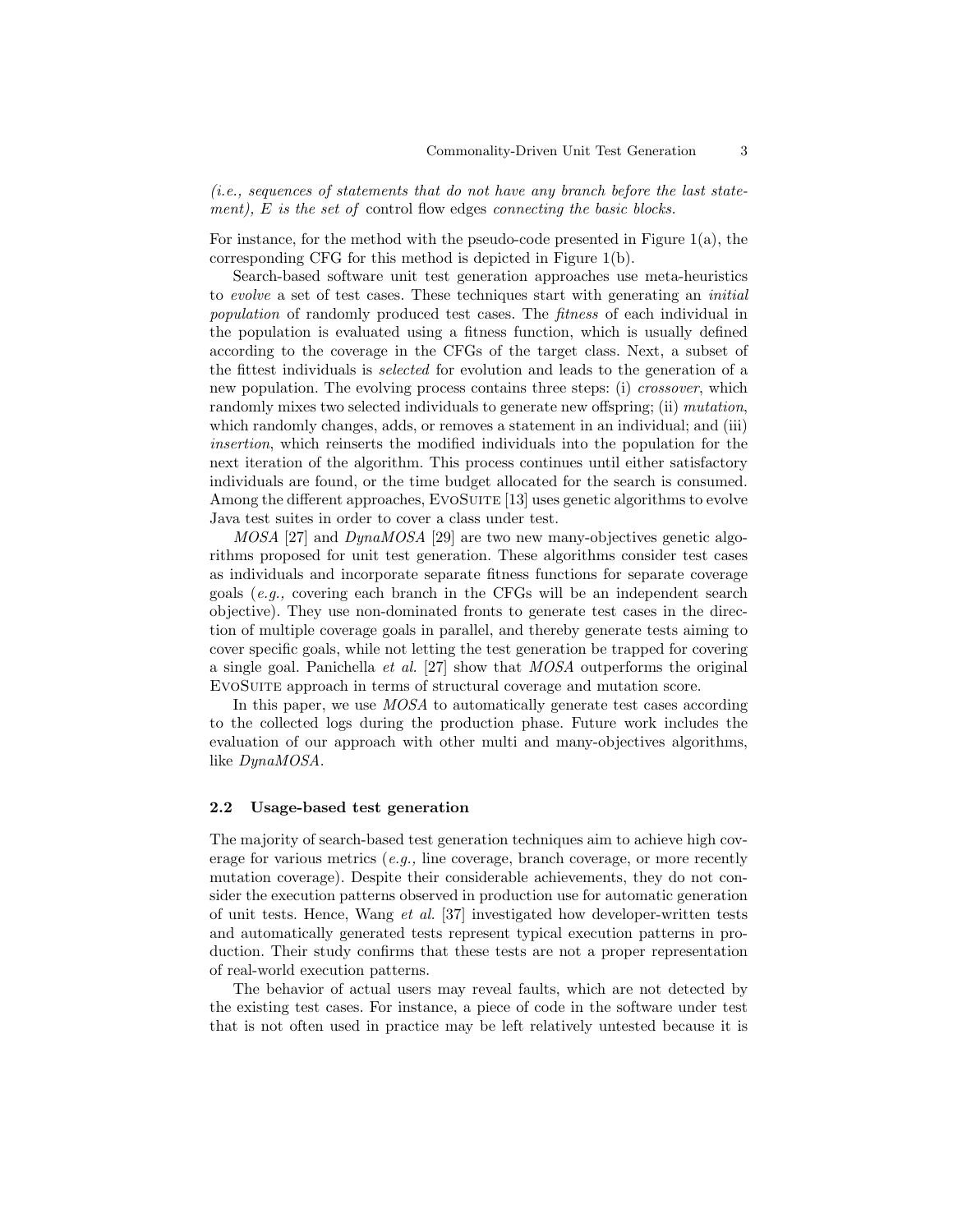rarely exercised in production. A recent method from Wang et al. [38], based on symbolic execution, recreates users behaviors using log data from a system run in production, which has allowed to find the same faults in a system encountered by a user. This paper aims to expand upon generating tests based on the actual usage of a system at the unit level. In contrast to Wang et al. [38], where the aim is to replicate a full behavior executed by a user by using symbolic execution, we aim to guide the search process in a genetic algorithm towards executing common or uncommon behaviors. In the same vein as Wang et al. [38], log data is used to determine the execution counts of code branches.

Other approaches consider user feedback [20], or usage models of the application and statistical testing [9,22,34,35] to generate and prioritize test cases at the system level. A usage model consists in a state machine where transitions have been labelled with a probability of being executed. Unlike those approaches, we consider test case generation at the unit level.

# 3 Test generation for common and uncommon behaviors

Intuitively, commonality describes to what extent a test exercises code branches that are executed often during the normal operation of the system under test. If a test executes branches that are often (respectively rarely) executed in practice, it will have a high (respectively low) commonality score. The commonality score has a value between 0 and 1 and is computed based on an annotated control flow graph [1]:

Definition 2 (Annotated Control Flow Graph). An annotated control flow graph is a directed graph  $G = (B, E, \gamma)$ , where  $G = (B, E)$  is a control flow graph, and  $\gamma : B \to \mathbb{R}$  is a labelling function giving for the basic blocks in B an execution weight denoting how often the block is executed during operations.

The execution weights can be derived from the operation logs of the system, an instrumented version of the system (like in our evaluation), or assigned manually.

Let us define the *commonality score*. For a test case, its commonality score depends only on the branches it covers and on the highest and lowest execution weights in the class under test. Branches without execution weights are ignored and branches covered multiple times (e.g., in a loop) are counted only once.

Definition 3 (Commonality score). For a test case t executing n basic blocks  $b_i$  labelled by a function  $\gamma$ , the highest execution weight in the class under test h, the lowest execution weight in the class under test l, the commonality score of t, denoted  $c(t)$  is defined as:

$$
c(t) = \frac{\sum_{i=1}^{n} (\gamma b_i - l)}{n \times (h - l)}
$$

The commonality score for a *test suite* s is defined as the average of the commonality scores of its test cases:  $c(s) = (\sum_{t_i \in s} c(t_i)) / |s|$ .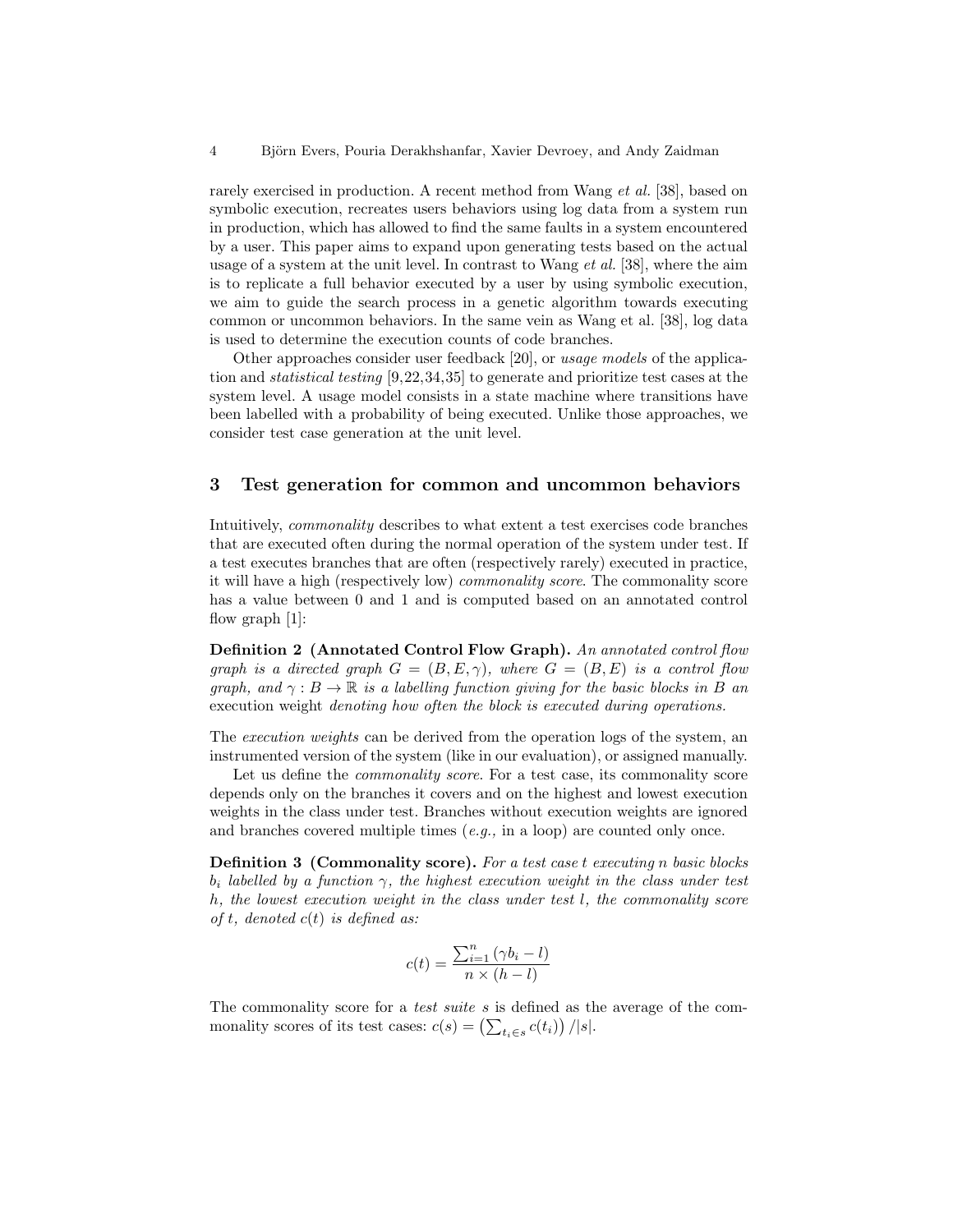

Fig. 1. Example of pseudo-code and its corresponding annotated control flow graph. The  $\gamma_i$  indicate to the execution weight of the node.

For instance, considering a class containing a single method with the pseudocode presented in Figure 1(a), the corresponding annotated control flow graph in Figure 1(c), and a test suite containing three test cases  $t_1$  covering  $(b_1, b_2, b_6)$ ,  $t_2$  covering  $(b_1, b_3, b_5, b_6)$ , and  $t_3$  covering  $(b_1, b_3, b_4, b_5, b_6)$ . The commonality scores are  $c(t_1) = ((10-1)) + (3-1) + (10-1)) / (3 \times (10-1)) = 20/27 \approx$ 0.741,  $c(t_2) = 5/6 \approx 0.833$ , and  $c(t_3) = 2/3 \approx 0.667$ .

#### 3.1 Commonality as a secondary objective

Secondary objectives are used to choose between different test cases in case of a tie in the main objectives. For instance, the default secondary objective used by MOSA [27] minimizes the test case length (*i.e.*, the number of statements) when two test cases satisfy the same main objectives (e.g., cover the same branches). Using test case length minimization as a secondary objective addresses the *bloat*ing effect [33] by preventing the search process from always generating longer test cases. Since this is a desirable property, we combine the test case length minimization with the commonality of the test case using a weighted sum when comparing two test cases.

Definition 4 (Commonality secondary objective). For two test cases  $t_1$ ,  $t_2$  with lengths  $l_1$ ,  $l_2$ , the comparison between the two test cases is done using the following formula:

$$
common(t_1, t_2) = \frac{\left(\alpha \left(\frac{l_1}{l_2}\right) + \beta \left(\frac{1 - c(t_1)}{1 - c(t_2)}\right)\right)}{(\alpha + \beta)}
$$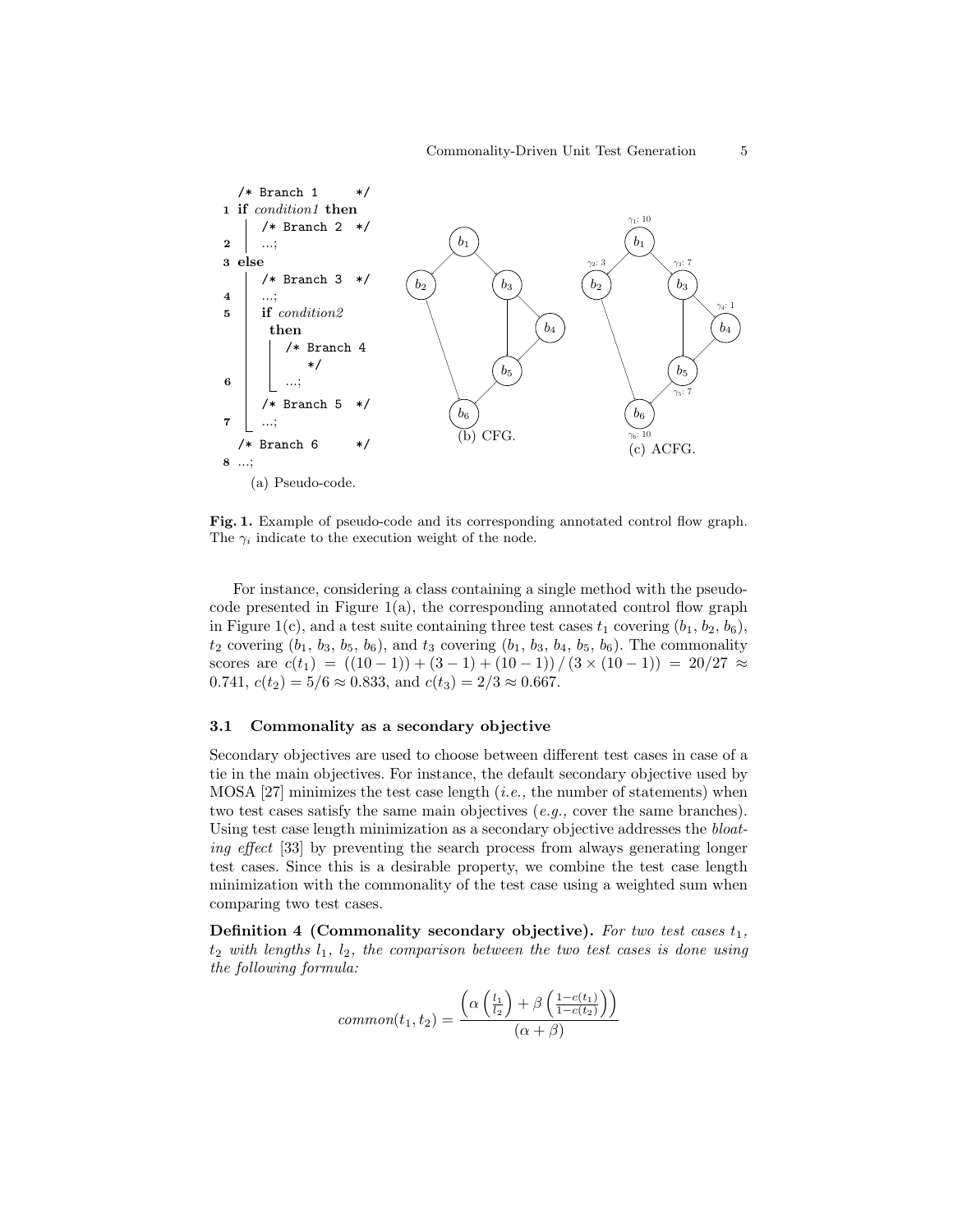6 Björn Evers, Pouria Derakhshanfar, Xavier Devroey, and Andy Zaidman

If common $(t_1, t_2) \leq 1$ , then  $t_1$  is kept, otherwise  $t_2$  is kept.

Similarly, for the uncommonality between two test cases, we will have the following definition.

Definition 5 (Uncommonality secondary objective). For two test cases  $t_1$ ,  $t_2$  with lengths  $l_1, l_2$ , the comparison between the two test cases is done using the following formula:

$$
uncommon(t_1, t_2) = \frac{\left(\alpha \left(\frac{l_1}{l_2}\right) + \beta \left(\frac{c(t_1)}{c(t_2)}\right)\right)}{(\alpha + \beta)}
$$

If uncommon $(t_1, t_2) \leq 1$ , then  $t_1$  is kept, otherwise  $t_2$  is kept.

In our evaluation, we use commonality and uncommonality with MOSA to answer our different research questions.

# 4 Empirical evaluation

To assess the usage of commonality as a secondary objective for test case generation, we performed an empirical evaluation using 150 classes from  $JABREF^1$ , an open source bibliography reference manager, to answer the following research questions:

- **RQ.1** How does the *commonality score* of the generated tests compare when using the common, uncommon, and default secondary objectives?
- RQ.2 How does the line and branch coverage of the generated tests compare when using the *common*, uncommon, and *default* secondary objectives?
- RQ.3 How does the mutation score of the generated tests compare when using the common, uncommon, and default secondary objectives?

We implemented the secondary objectives from Section 3 in EVOSUITE [13], a state-of-the-art white-box unit test generator tool for Java. Our implementation is openly available at https://github.com/STAMP-project/evosuite-ramp, and the replication package of our evaluation and data analysis have been uploaded to Zenodo [11, 12].

#### 4.1 Subject and execution weights

Collecting execution weights For our evaluation, we choose JABREF (46 KLOC), an open-source Java bibliography reference manager with a graphical user interface working with BibTex files. To determine the execution weights of the different branches, we instrumented JABREF using Spoon<sup>2</sup> and added log statements producing a message with a unique identifier each time a branch is executed.

 $\frac{1}{1}$  https://www.jabref.org

<sup>2</sup> http://spoon.gforge.inria.fr/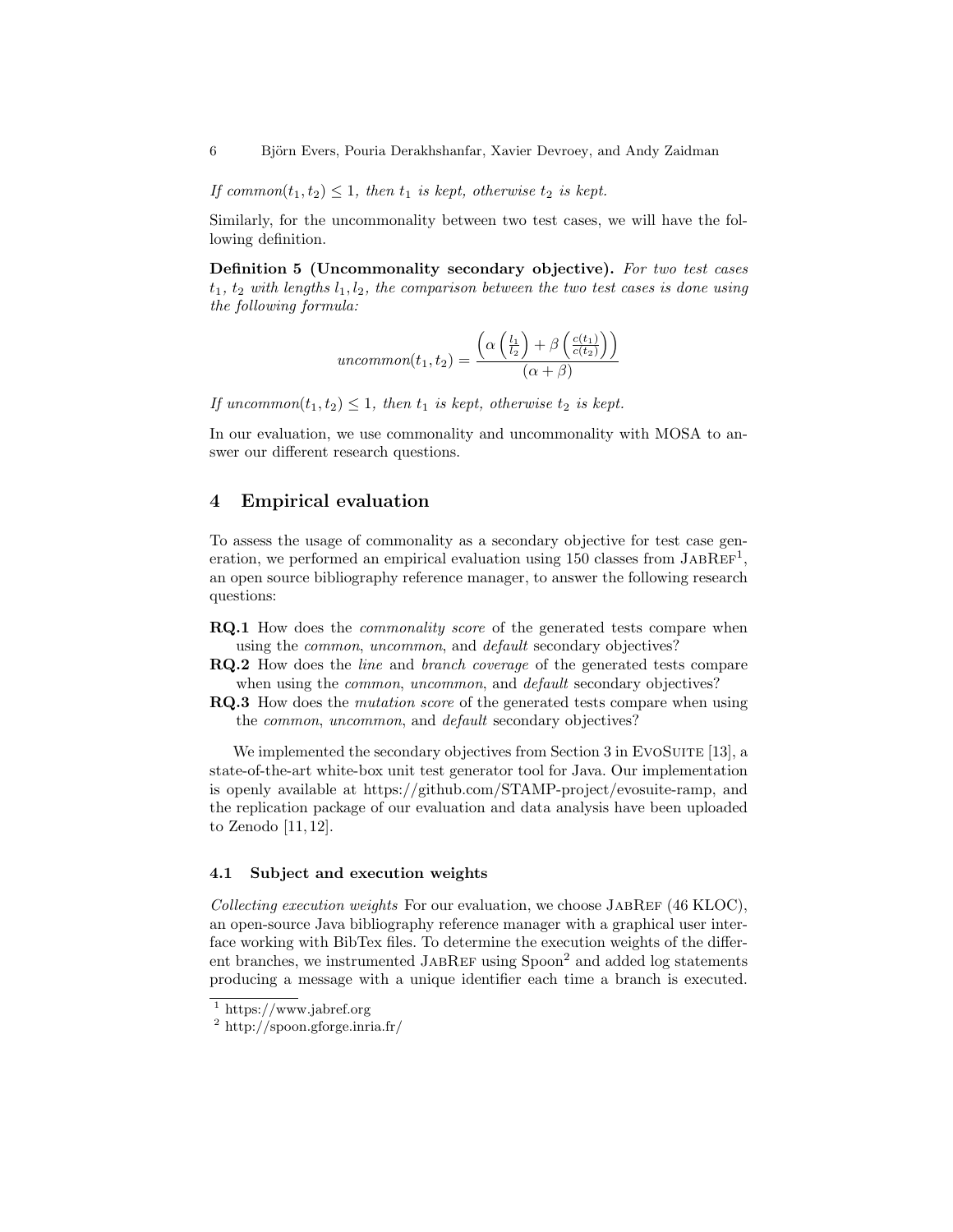These identifiers are then mapped to a source code location, identified by the class name, the method name, and the line number. Furthermore, the number of occurrences of the identifier in the log messages is established. We then asked five people (including the first author) to use our modified JABREF implementation to perform various tasks (adding a reference, updating a reference, removing a reference, etc.) and collected the produced logs. In an industrial context, operations logs can be analyses and traced back to the source code to identify the execution weights [39].

Classes under test We sampled 150 classes. We excluded classes from the org. jabref.gui and org.jabref.logic.importer.fileformat packages as they respectively work with JavaFX and perform input-output operations. From the remaining classes and following the best practices of the search-based unit testing community [26], we selected 75 classes with the highest cyclomatic complexity, as classes with a higher cyclomatic complexity are harder to process for unit test generation tools and 38 classes with the largest number of lines of code. Additionally, we selected 37 classes that were executed the most by our modified JABREF implementation.

Configuration parameters We ran EVOSUITE with the default coverage criteria (line, branch, exception, weak mutation, input, output, method, method without exceptions, and context branch) and three different secondary objectives: (i) default, minimizing the test case length, (ii) commonality, as described in Definition 4, and (iii) *uncommonality*, as described in Definition 5. We executed EVOSUITE on each class under test 30 times with the MOSA algorithm [27] and a search budget of three minutes, offering a good compromise between runtime and coverage [15,28]. All other configuration parameters were left to their default value.

#### 4.2 Data analysis

For each of the 13,500 execution (150 classes  $\times$  30 repetitions  $\times$  3 configurations), we collected the commonality score and structural coverage information from EvoSuite. Additionally, we performed a mutation analysis of the generated test suites using PIT [7]. For 46 classes (out of 150), EVOSUITE could not complete 30 executions using our different configurations. We excluded those classes to keep the comparison fair and performed our analysis on the 104 remaining classes.

To compare the commonality score, the structural coverage, and the mutation score, we used the non-parametric Wilcoxon Rank Sum test, with  $\alpha = 0.05$ for Type I error, and the Vargha-Delaney statistic  $A_{12}$  [36] to evaluate the effect size between two configurations. An  $\widehat{A}_{12}$  value lower than 0.5 for a pair of configurations (A,B) indicates that A increases the score or coverage compared to B, and a value higher than 0.5 indicates the opposite. The Vargha-Delaney magnitude measure also allows partitioning the results into three categories having large, medium, and small impact [36].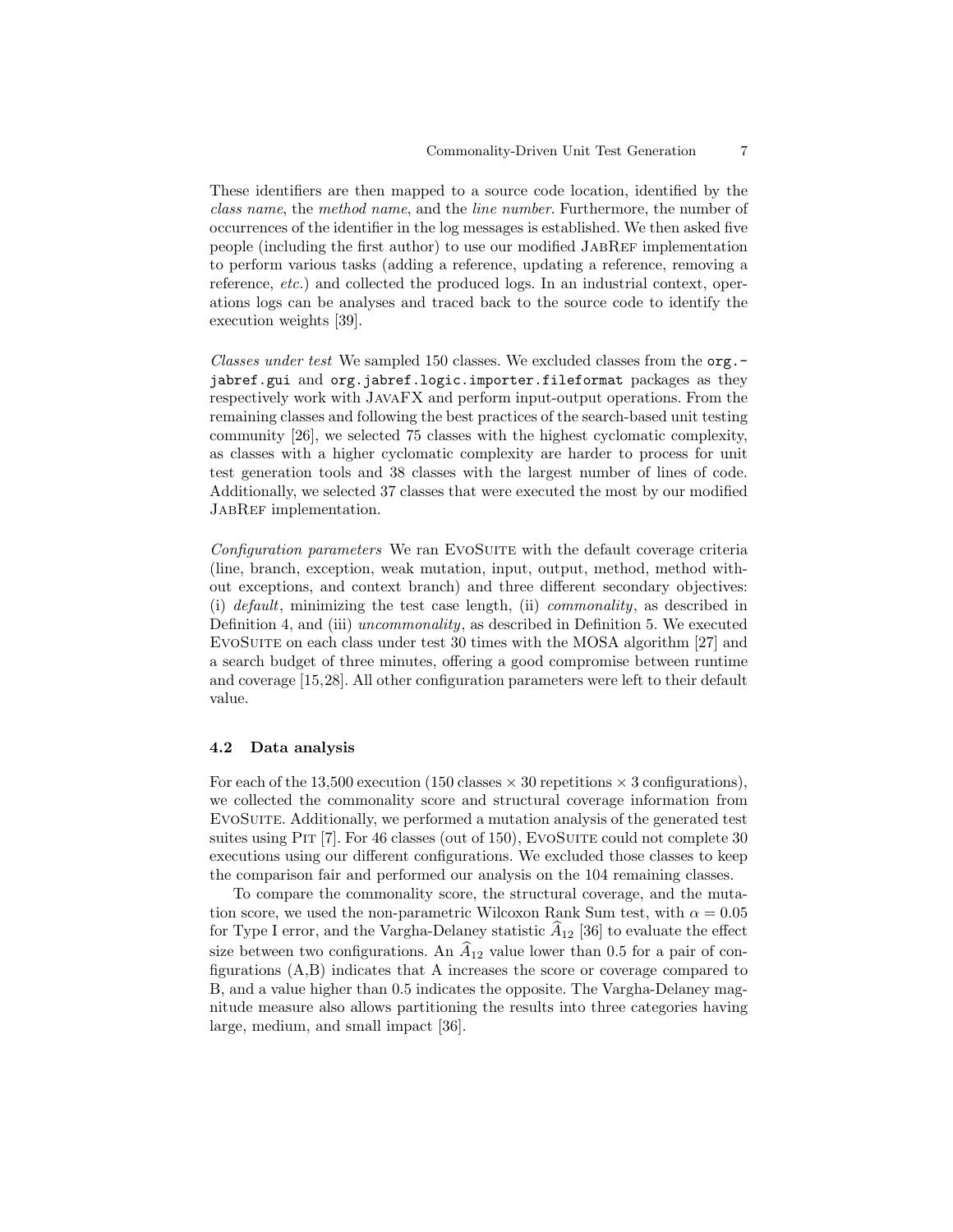

Fig. 2. Test cases commonality values and comparison to *default*. Diamonds  $(\diamond)$  indi-

cate mean values and horizontal bars (–) indicate median values.

# 5 Results

#### 5.1 Commonality score (RQ.1)

In this section we answer the question: How does the commonality score of the generated tests compare when using the common, uncommon, and default secondary objectives?

Figure 2 illustrates the impact of using commonality and uncommonality, as the secondary objective, on the commonality score of the generated test cases. Figure 2(a) shows that the average and median of the commonality score is improved by 8% and 12%, respectively, compared to default when using commonality as secondary objective. In parallel, using uncommonality as secondary objective reduces the commonality score by, on average,  $5\%$  (2.5% for median) compared to *default*. Moreover, Figure  $2(c)$  presents the number of cases (*i.e.*, classes used as the target class for unit testing), in which the application of commonal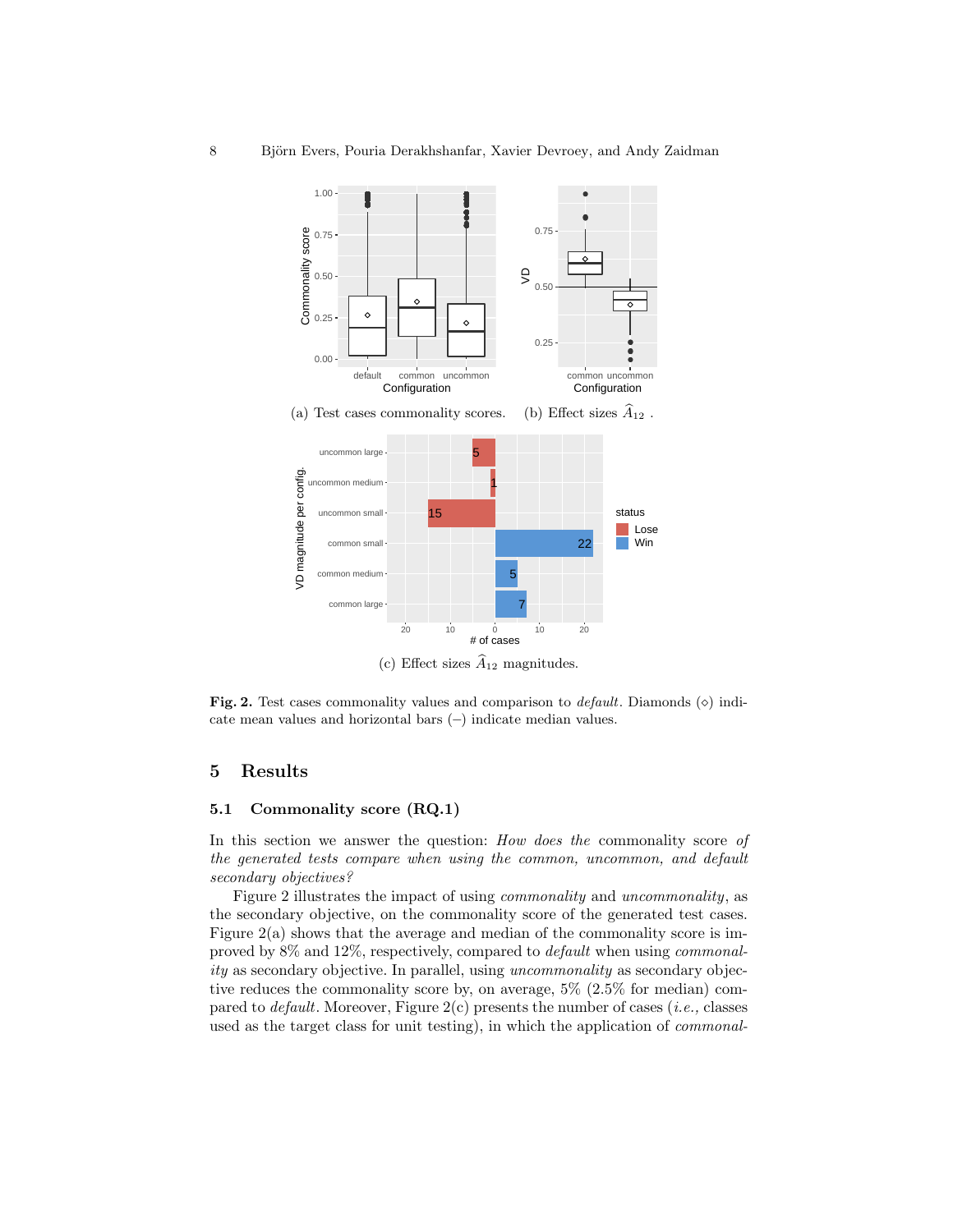ity and uncommonality significantly ( $p-value < 0.05$ ) changes the commonality score with effect size magnitude of large, medium, or small. As we can see in this figure, utilizing commonality always leads to a significant improvement in the commonality score (blue bars), and in contrast, using uncommonality always reduces this score (red bars). In total, commonality significantly improves the commonality score in 34 cases (32.6% of classes), and uncommonality significantly reduces this score in 21 classes (20.1% of cases). Figure 2(b) depicts the effect sizes of differences observed in these cases. Consistent with the previous figures, the average effect size  $(A_{12})$  achieved by *commonality* is higher than 0.5 (i.e., commonality score has been improved). However, this value is lower than 0.5 for uncommonality.

Summary Using commonality as secondary objective in the EVOSUITE searchbased test case generation process leads to test cases that exhibit an improved commonality score. In parallel, the application of uncommonality leads to the reduction of the commonality score.

#### 5.2 Structural coverage (RQ.2)

In this section we provide an answer to the following research question: How does the line and branch coverage of the generated tests compare when using the common, uncommon, and default secondary objectives?

Figure 3 shows the line and branch coverage achieved by using commonality and *uncommonality* as secondary objectives compared to *default*. Figure  $3(a)$ indicates that the average coverage is the same for all of the assessed configurations.

Looking at the comparison of the structural coverage values achieved by each secondary objective in each class, we can see that the line and branch coverage is significantly impacted by commonality and uncommonality in some cases. Figure 3(c) presents the number of cases that these secondary objectives significantly (*p-value*  $\langle 0.05 \rangle$  reduce ( $\widehat{A}_{12} \langle 0.5 \rangle$ ) or increase ( $\widehat{A}_{12} > 0.5$ ) the line and branch coverage with effect size magnitude small, medium, or large. According to this figure, in general, utilizing commonality leads to a significant improvement for line and branch coverage in three and four classes, respectively. Nevertheless, this secondary objective reduced the line and branch coverage in eight and nine classes, respectively. A list of these classes is provided as the supplementary material to this submission.

Also, we can see a similar result for uncommonality: significant improvements in three and five classes and significant reductions in seven and nine cases for line and branch coverage. Since the number of cases in which commonality and uncommonality lead to a significantly lower structural coverage is higher than the the number of cases in which we see a significant improvement in coverage, the average effect size of differences (Figure 3(b)) is slightly less than 0.5 for both line (0.47 for both secondary objectives) and branch coverage (0.46 for both).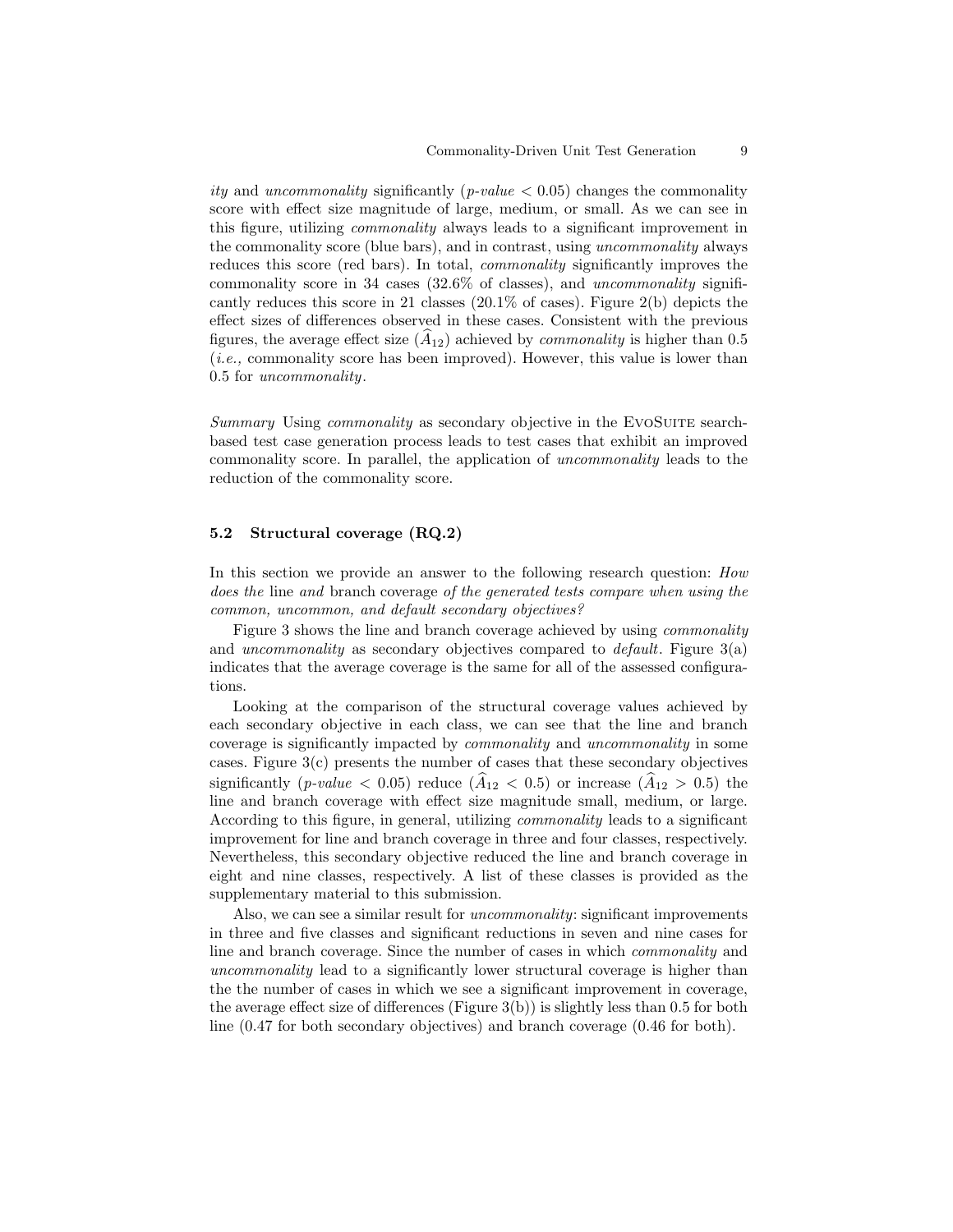

Fig. 3. Test suites coverage and mutation score, and comparison to default. Diamonds  $\phi$  indicate mean values and horizontal bars  $(-)$  indicate median values.

Summary On average, using commonality or uncommonality does not impact the line and branch coverage. However, these two secondary objectives can significantly impact the structural coverage in specific cases.

#### 5.3 Mutation analysis (RQ.3)

In the final research question we reflect on *How does the* mutation score of the generated tests compare when using the common, uncommon, and default secondary objectives?

Figure 3(a) depicts the mutation score achieved by using commonality and uncommonality compared to *default*. Like line and branch coverage, the average mutation scores achieved by these secondary objectives is similar to the one achieved by  $default$ . However, Figure 3(c) shows that *commonality* and *uncom*monality can significantly ( $p-value < 0.05$ ) impact the mutation score achieved by unit test generation. The commonality secondary objective significantly increases the number of mutants killed for 11 classes but, at the same time, also decreases the mutation score in another 11 cases. Moreover, uncommonality significantly changes the mutation score in 20 cases (8 wins against 12 losses). Figure 3(b) shows the effect size of differences in these cases for both commonality and uncommonality secondary objectives. According to this Figure, the average  $A_{12}$  estimations are 0.49 and 0.47. Since these values are lower than 0.5, on average, the difference achieved by these two secondary objectives is negative. However, the outliers in this figure show us that the effect sizes of commonality above 0.75 in some specific cases. Hence, the graphs in Figure  $3(c)$  indicate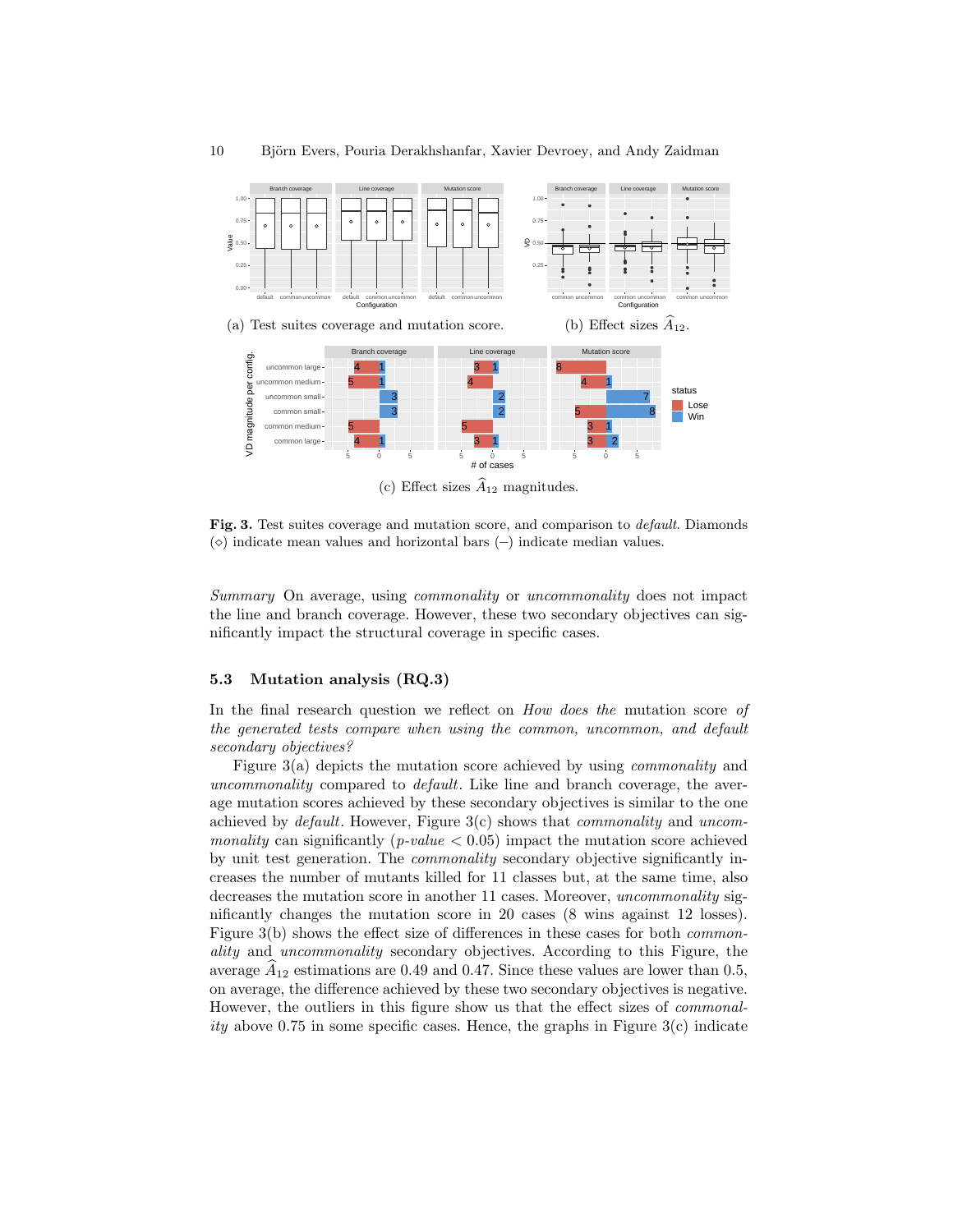that using commonality and uncommonality can improve the mutation score in specific cases.

Summary On average, using commonality or uncommonality does not have any effect on the mutation score achieved by the generated test suites. However, these two secondary objectives can significantly change the killed mutants in some cases.

# 6 Discussion

#### 6.1 Execution weights

In our evaluation, we collected execution weights using an instrumented version of JabRef distributed to five different users. As a result, a large number of log messages allowed us to have execution weights for many different classes. Such data collection is not realistic in an industrial setting as the collection and analysis of log data is challenging for large applications [4]. It is likely that the collected data will not cover the complete system but only a subset of its classes.

However, we believe that the development of scalable software analytics practices [25] represents an opportunity to include information from the software operations environment in various development activities, including testing [4, 6]. For instance, Winter et al. [39] recently brought information about the number of times a log statement is executed to the developer's IDE to raise awareness about the load it represented during the operations of the system. Similar information can be collected for seeding [8, 31] or annotating a control flow graph, like in our approach, and allow developers to generate new tests from their IDE.

Finally, our current approach considers execution weights individually to approximate usages, which allows us to compute a commonality score quickly. Different definitions of the commonality score based, for instance, on full and partial execution paths identified from the operations logs are possible. Those finer grained definitions of commonality would allow to take multiple executions of the same code blocks (like loops) into account, at the expense of a higher computational cost. Exploration and evaluation of such definitions are left for future work.

#### 6.2 Impact on mutation analysis

After manual investigation of the generated tests<sup>3</sup>, we saw that the classes on which *commonality* performs relatively well are often executed. The class on which the performance was especially good compared to *default* was an enum class (org.jabref.logic.util.StandardFileType). In a large majority of the cases (25 out of 30), the tests generated using the commonality secondary objective contain a method sequence that is not present in the tests generated by default. We inspected the execution counts of individual branches stemming

<sup>3</sup> The results and complete manual analysis are available online [10–12].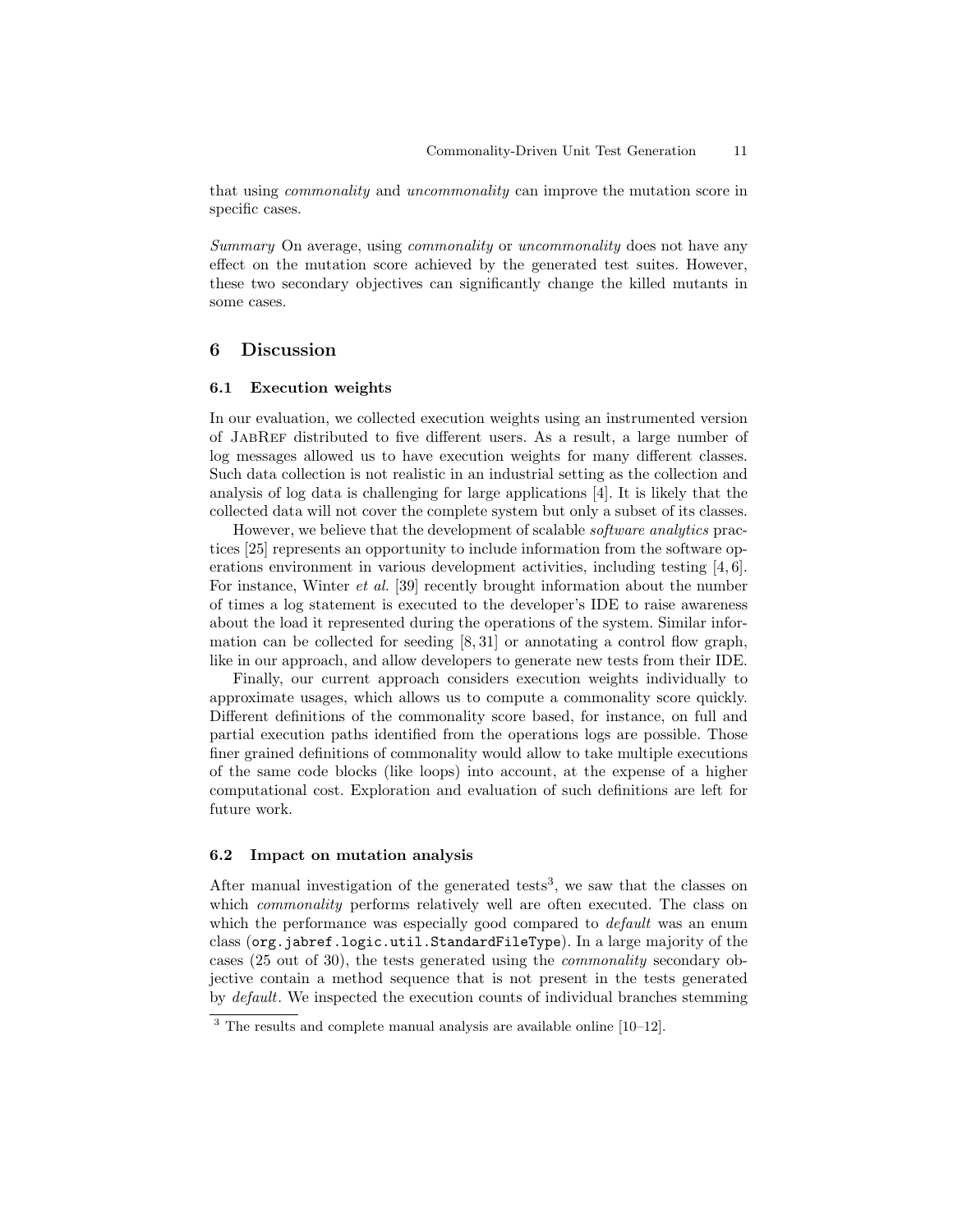12 Björn Evers, Pouria Derakhshanfar, Xavier Devroey, and Andy Zaidman

from the operational use of the system. From this inspection, we found a single branch in the code of method getExtensions that has been executed as part of the usage scenarios from all participants.

This method is consistently involved in the test cases that kill the mutants that the tests generated by default fail to kill most of the time. This supports our initial assumption that using commonality can drive the search process to cover the code in a different way, possibly finding different kinds of faults.

#### 6.3 Usefulness for debugging

The end-goal of any test suite is to identify faults in source code and help the developer during her debugging activities. Our evaluation measured the faultfinding capabilities of the generated test suites, but did not investigate their usefulness for debugging. Previous research has confirmed that automatically generated tests can find faults in real software [2] and are useful for debugging [5].

However, there remain several challenges, like the understandability of the generated tests [2, 14]. Since the commonality and uncommonality secondary objectives aim to influence how the lines in a method are covered, we expect that it will also have an impact on the understandability of the generated tests. Future research will include the assessment of the debugging capabilities of the generated tests (e.g., understandability, performance, readability, etc.).

#### 6.4 Threats to the validity

Internal validity We repeated each execution of EVOSUITE 30 times to take the randomness of the generation process into account in our data analysis. We have tested our implementation of the commonality and uncommonality secondary objectives to reduce bugs' chance of influencing our results.

External validity We gathered execution data needed from a small number of people in a relatively structured manner. We cannot guarantee that those executions are representative of all the usages of JABREF. However, we believe that the diversity of the tasks performed by our users is enough for this evaluation. Also, the evaluation was performed using only one case study. Future research includes the repetition of the assessment on other Java applications.

Construct validity We relied on the reports produced by EVOSUITE for structural coverage and the reports produced by Pit for mutation analysis to compare our different secondary objectives. The usage of those standard metrics allows the comparison of our results with other search-based unit test generation approaches.

Conclusion validity Our conclusions were only drawn based on statistically significant results with  $\alpha = 0.05$ . We used the standard non-parametric Wilcoxon Rank Sum test for significance and the Vargha-Delaney statistic for the effect size.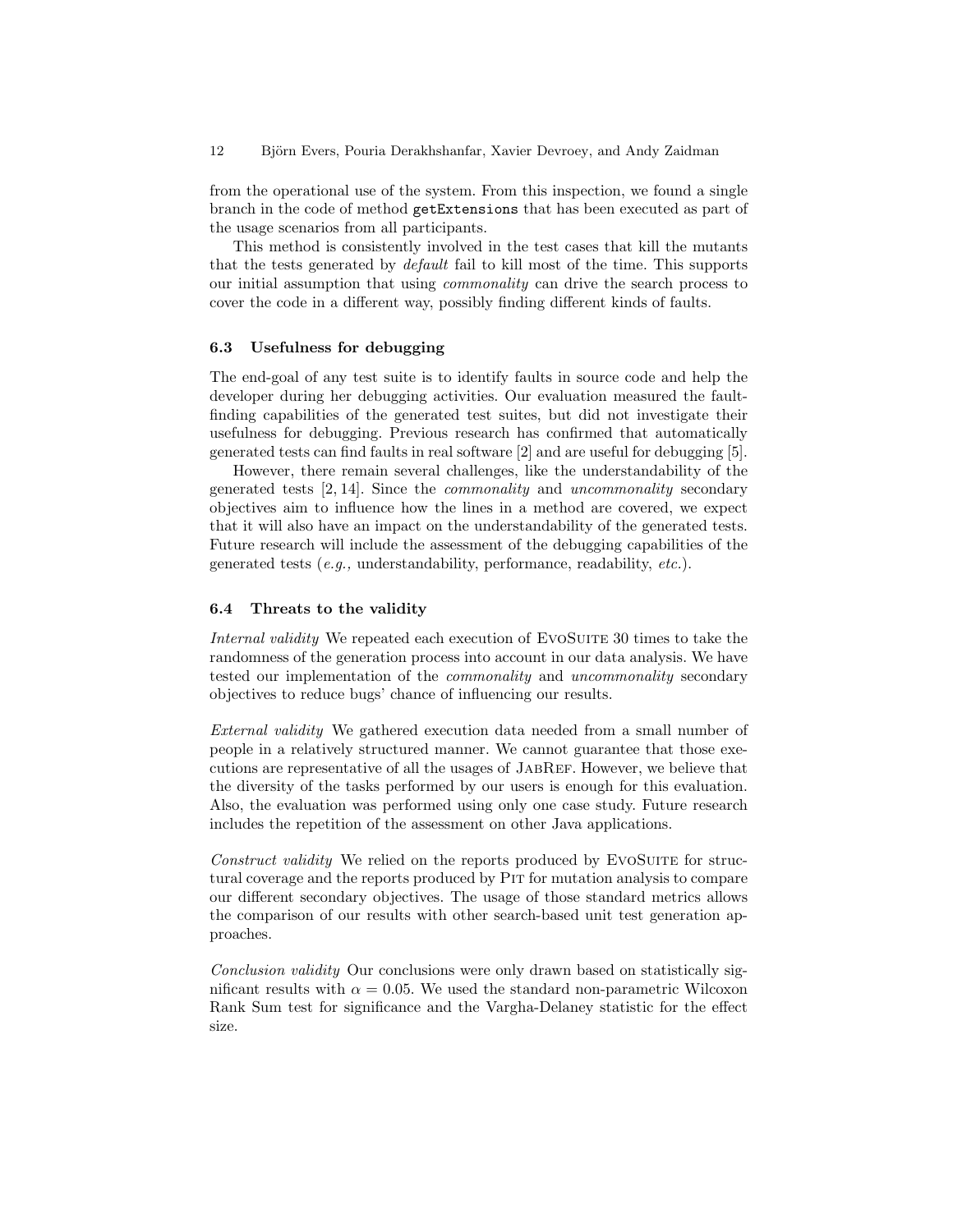### 7 Conclusion and future work

In this paper, we introduced the *commonality score*, denoting how close an execution path is from common or uncommon executions of the software in production, and the commonality and uncommonality secondary objectives for search-based unit test generation. We implemented our approach in EVOSUITE and evaluated it on JabRef using execution data from real usages of the application. Our results are mixed. The commonality secondary objective leads to an increase of the commonality score, and the uncommonality secondary objective leads to a decrease of the score, compared to the *default* secondary objective  $(RQ.1)$ . However, results also show that if the commonality score can have a positive impact on the structural coverage  $(RQ.2)$  and mutation score  $(RQ.3)$  of the generated test suites, it can also be detrimental in some cases. Future research includes a replication of our evaluation on different applications and using different algorithms (e.g.,  $DynaMOSA$ ) to gain a deeper understanding of when to apply commonality and uncommonality secondary objectives; the exploration and assessment of different definitions of commonality; and an assessment of the generated tests regarding their usefulness for debugging.

#### Acknowledgements

This research was partially funded by the EU Horizon 2020 ICT-10-2016-RIA "STAMP" project (No.731529).

# References

- 1. Allen, F.E.: Control flow analysis. ACM SIGPLAN Notices 5(7), 1–19 (jul 1970). https://doi.org/10.1145/390013.808479
- 2. Almasi, M.M., Hemmati, H., Fraser, G., Arcuri, A., Benefelds, J.: An Industrial Evaluation of Unit Test Generation: Finding Real Faults in a Financial Application. In: ICSE-SEIP'17. pp. 263–272. IEEE (may 2017). https://doi.org/10.1109/ICSE-SEIP.2017.27
- 3. Campos, J., Ge, Y., Albunian, N., Fraser, G., Eler, M., Arcuri, A.: An empirical evaluation of evolutionary algorithms for unit test suite generation. IST 104(August), 207–235 (2018). https://doi.org/10.1016/j.infsof.2018.08.010
- 4. Candido, J., Aniche, M., van Deursen, A.: Contemporary Software Monitoring: A Systematic Literature Review (2019), http://arxiv.org/abs/1912.05878
- 5. Ceccato, M., Marchetto, A., Mariani, L., Nguyen, C.D., Tonella, P.: Do Automatically Generated Test Cases Make Debugging Easier? An Experimental Assessment of Debugging Effectiveness and Efficiency. TOSEM 25(1), 1–38 (dec 2015). https://doi.org/10.1145/2768829
- 6. Chen, B., Song, J., Xu, P., Hu, X., Jiang, Z.M.J.: An automated approach to estimating code coverage measures via execution logs. In: ASE'18. pp. 305–316. No. 3, ACM Press (2018). https://doi.org/10.1145/3238147.3238214
- 7. Coles, H., Laurent, T., Henard, C., Papadakis, M., Ventresque, A.: PIT: a practical mutation testing tool for Java. In: ISSTA 2016. pp. 449–452. ACM (2016). https://doi.org/10.1145/2931037.2948707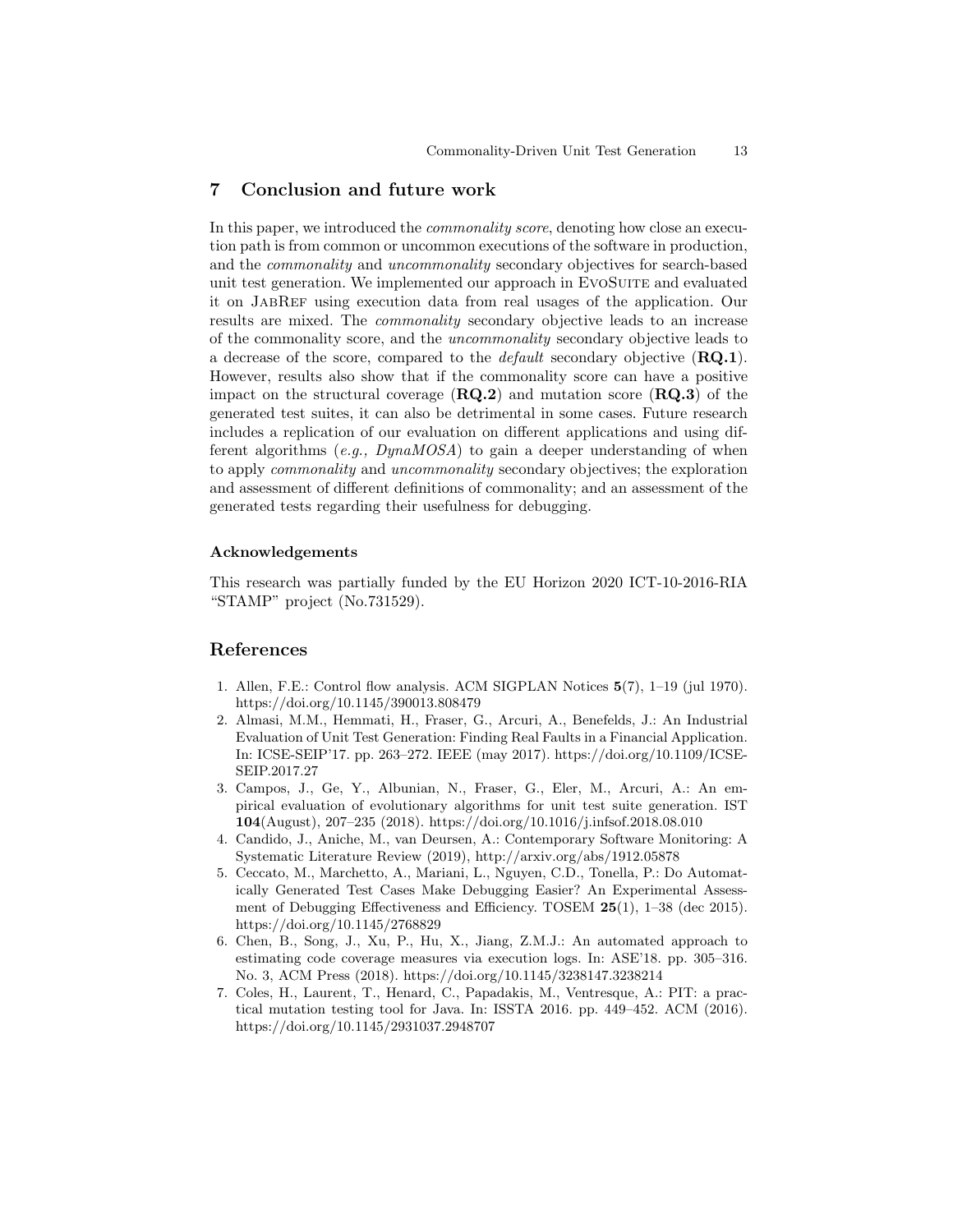- 14 Björn Evers, Pouria Derakhshanfar, Xavier Devroey, and Andy Zaidman
- 8. Derakhshanfar, P., Devroey, X., Perrouin, G., Zaidman, A., Deursen, A.: Searchbased crash reproduction using behavioural model seeding. STVR 30(3), e1733 (may 2020). https://doi.org/10.1002/stvr.1733
- 9. Devroey, X., Perrouin, G., Cordy, M., Samih, H., Legay, A., Schobbens, P.Y., Heymans, P.: Statistical prioritization for software product line testing: an experience report. SoSyM 16(1), 153–171 (feb 2017). https://doi.org/10.1007/s10270- 015-0479-8
- 10. Evers, B.: Unit test generation for common and uncommon behaviors. master thesis, Delft University of Technology (2020), http://resolver.tudelft.nl/uuid:6d8a1835-9054-4e4a-a85f-99ac592978da
- 11. Evers, B., Derakhshanfar, P., Devroey, X., Zaidman, A.: Unit test generation for common and uncommon behaviors: dataset (Jun 2020). https://doi.org/10.5281/zenodo.3894711
- 12. Evers, B., Derakhshanfar, P., Devroey, X., Zaidman, A.: Unit test generation for common and uncommon behaviors: replication package (Jun 2020). https://doi.org/10.5281/zenodo.3897513
- 13. Fraser, G., Arcuri, A.: EvoSuite: Automatic Test Suite Generation for Object-Oriented Software. In: ESEC/FSE '11. p. 416. ACM (2011). https://doi.org/10.1145/2025113.2025179
- 14. Fraser, G., Arcuri, A.: EvoSuite: On the Challenges of Test Case Generation in the Real World. In: ICST'13. pp. 362–369. IEEE (mar 2013). https://doi.org/10.1109/ICST.2013.51
- 15. Fraser, G., Arcuri, A.: A Large-Scale Evaluation of Automated Unit Test Generation Using EvoSuite. TOSEM  $24(2)$ , 1-42 (dec 2014). https://doi.org/10.1145/2685612
- 16. Fraser, G., Arcuri, A.: Achieving scalable mutation-based generation of whole test suites. EMSE 20(3), 783–812 (jun 2015). https://doi.org/10.1007/s10664-013- 9299-z
- 17. Fraser, G., Zeller, A.: Exploiting Common Object Usage in Test Case Generation. In: ICST'11. pp. 80–89. IEEE (mar 2011). https://doi.org/10.1109/ICST.2011.53
- 18. Galeotti, J.P., Fraser, G., Arcuri, A.: Improving search-based test suite generation with dynamic symbolic execution. In: ISSRE'13. pp. 360–369. IEEE (nov 2013). https://doi.org/10.1109/ISSRE.2013.6698889
- 19. Gouraud, S.D., Denise, A., Gaudel, M.C., Marre, B.: A new way of automating statistical testing methods. In: ASE '01. pp. 5–12. IEEE (nov 2001). https://doi.org/10.1109/ASE.2001.989785
- 20. Grano, G., Ciurumelea, A., Panichella, S., Palomba, F., Gall, H.C.: Exploring the integration of user feedback in automated testing of Android applications. In: SANER '18. pp. 72–83. IEEE (mar 2018). https://doi.org/10.1109/SANER.2018.8330198
- 21. Inkumsah, K., Xie, T.: Improving Structural Testing of Object-Oriented Programs via Integrating Evolutionary Testing and Symbolic Execution. In: ASE'08. pp. 297–306. IEEE (sep 2008). https://doi.org/10.1109/ASE.2008.40
- 22. Kallepalli, C., Tian, J.: Measuring and modeling usage and reliability for statistical Web testing. TSE  $27(11)$ ,  $1023-1036$  (nov 2001). https://doi.org/10.1109/32.965342
- 23. Kracht, J.S., Petrovic, J.Z., Walcott-Justice, K.R.: Empirically Evaluating the Quality of Automatically Generated and Manually Written Test Suites. In: QSIC'14. pp. 256–265. IEEE (oct 2014). https://doi.org/10.1109/QSIC.2014.33